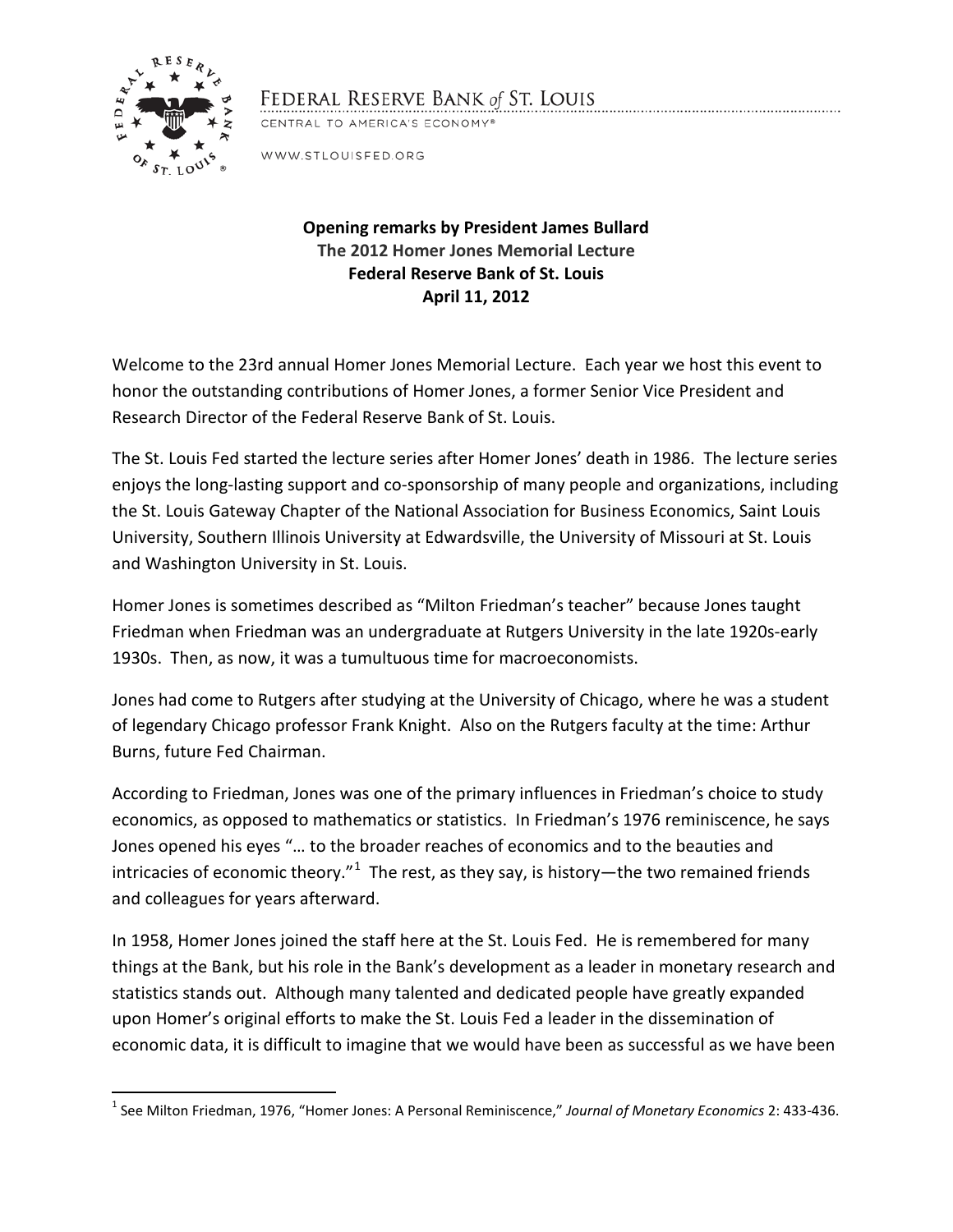were it not for Homer Jones' vision. He was, in a sense, a proponent of transparency before transparency was cool.

Today, the St. Louis Fed is internationally known as an institution that is unparalleled in data dissemination. Housed under the name Federal Reserve Economic Data, or FRED, these efforts have their genesis in Homer's innovative idea to publish monetary data in a form that did not yet exist at the time. Today, through FRED, we make more than 45,000 data series available and accessible to individuals and organizations worldwide—and it's optimally priced for the budding researcher: free. I think Homer would be extremely proud of what we have accomplished in this area.

The St. Louis Fed's unwavering commitment to rigorous, independent economic research is another legacy of Homer's that we honor today. Homer had a staunch belief in the persuasive power of facts and—it is said—dogged patience in pressing his views.

Those of us in the Federal Reserve System who believe that the ability to question and reexamine conventional wisdom leads to better policy outcomes owe a great debt to Homer Jones. The Fed's ability to absorb and be open to multiple viewpoints helps prevent groupthink and leads to superior monetary policy and, ultimately, to better macroeconomic performance.

It is only fitting for us to use the Homer Jones Memorial Lecture to spotlight others who have made a significant impact in the world of academic research, central banking and global finance. It is a pleasure for me to introduce this year's distinguished speaker, Mohamed A. El-Erian.

Dr. El-Erian is currently the CEO and co-CIO of PIMCO. He rejoined PIMCO at the end of 2007, after serving two years as president and CEO of Harvard Management Company. Dr. El-Erian also served as a member of the faculty of the Harvard Business School. Prior to joining PIMCO, he worked for 15 years at the International Monetary Fund and later moved on to become a managing director at Salomon Smith Barney/Citigroup in London.

Dr. El-Erian has published widely on international economics and finance topics. His book, *When Markets Collide*, won the Financial Times/Goldman Sachs 2008 business book of the year and a "book of the year" award from *The Economist* magazine. In 2010, he gave one of the prestigious Per Jacobsson Foundation Lectures at the IMF. He was named to Foreign Policy's list of the "Top 100 Global Thinkers" in 2009, 2010 and 2011.